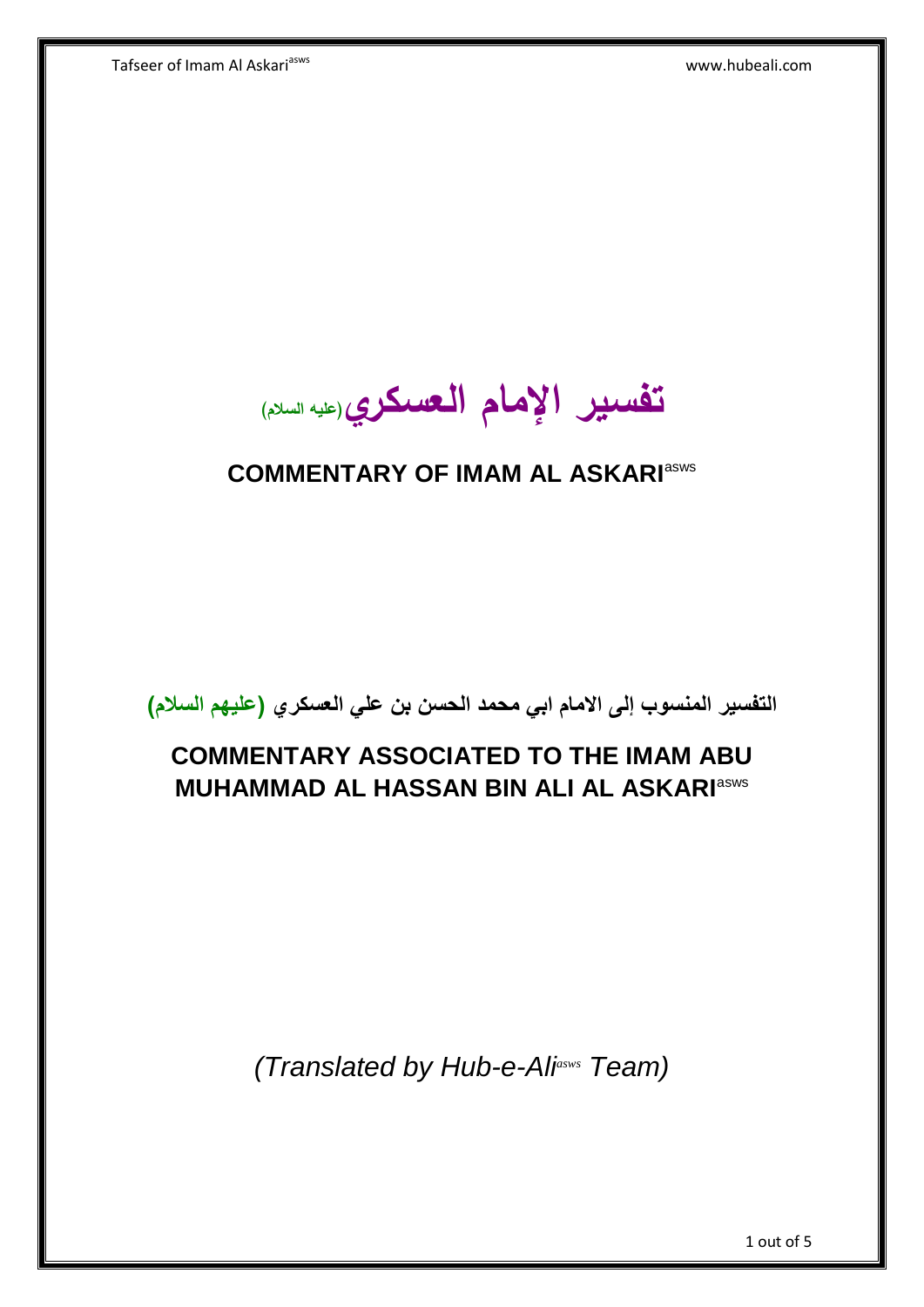**تفسير اإلمام العسكري )عليه السالم(**

### **TAFSEER OF IMAM AL-ASKARIasws**

#### **]مقدمة الكتاب[**

### **PREFACE OF THE BOOK**

بِسْمِ اللَّهِ الرَّحْمنِ الرَّحِيمِ الْحَمْدُ لِلَّهِ رَبِّ الْعالَمِينَ و صلى الله على سيدنا محمد و أله [الطاهرين] و سلّم تسليما كثيرا. ْ ْ ِ ِ **ِ** 

In the Name of Allah<sup>azwj</sup> the Beneficent, the Merciful. The Praise is for Allah<sup>azwj</sup>, Lord<sup>azwj</sup> of the worlds, and *Salawat* be upon our Master Muhammad<sup>saww</sup> and his<sup>saww</sup> Progeny<sup>asws</sup>, the Purified, and Greetings be with abundant greetings.

[أما بعد] قَالَ مُحَمَّدُ بْنُ عَلِيِّ بْنِ مُحَمَّدِ بْنِ جَعْفَرِ بْنِ دَقَّاقٍ حَذَّثَتِي الشَّيْخَانِ الْفَقِيمَانِ ۚ أَبُو الْحَسَنِ مُحَمَّدُ بْنُ أَحْمَدَ بْنِ عَلِيٍّ بْنِ<br>وَأَما بعدا قَالَ مُحَمَّدُ بْنُ عَلِيِّ ب **∶** َ ْ َ ْ َ الْحَسَنِ بِّنِ شَاذَانَ وَ أَبُو مُحَمَّدٍ جَعْفَرُ بْنُ أَحْمَدَ بْنِ عَلِيٍّ الْقُمِّيُّ (ره) قَالا: حَدَّثَنَا الَشَّيْخُ الْفَقِيَّةُ إِنُّهِ جَعْفَرٍ مُحَمَّدُ بْنُ عَلِيٍّ بْنِ<br>الْحَسَنِ بِّن شَاذَانَ وَ أَبُو مُحَ ْ َ َ ْ َ ْ َ الْحُسَيْنَ بْنَ مُوسَى بْنِ بَابَوَيْهِ الْقُمِّيُّ (ره) قَالَ: أَخْبَرَنَا أَبُو الْحَسَنُ مُحَمَّدُ بْنُ الْقَاسِمِ الْمُفَسِّرُ الْأَسْتَرْآبَاذِيُّ الْخَطِيبُ (ره) قَالَ: ْ ِ ْ ْ َ َ ْ ْ ْ حَدَّثَنِيَ أَبُو َيعْقُوبَ يُوسَُفُ بْنُ مُحَمَّدٍ بْنِ زِيَادٍ وَ أَبُو الْحَسَنِ عَلِيُّ بْنُ مُحَمَّدِ بْنِ سَيَّارٍ وَ كَانَا مِنَ الشَّيعَةِ الْإِمَامِيَّةِ قَالا ْ َ ِ َ َ

As for after this – Muhammad Bin Ali Bin Muhammad Bin Ja'far Bin Daqaq said, 'It was narrated to me by the two jurist Sheykhs, Abu Al Hassan Muhammad Bin Ahmad Bin Ali Bin Al Hassan Bin Shazan, and Abu Muhammad Ja'far Bin Ahmad Bin Ali Al Qummy who both said, 'It was narrated to us by the jurist Sheyksh Abu Ja'far Muhammad Bin Ali Bin Al Husayn Bin Musa Bin Babuwayh Al Qummy who said, 'It was informed to us by Al Hassan Muhammad Bin Al Qasim Al Mufassir Al Astarabady Al Khateeb who said, 'It was narrated to me by Abu Yaqoub Yusuf Bin Muhammad Bin Ziyad and Abu Al Hassan Ali Bin Muhammad Bin Sayyar, and he was from the Imamite Shias, they both said –

كَانَ أَبَوَانَا إِمَامِيَّيْنِ، وَ كَانَتِ الزَّيْدِيَّةُ هُمُ الْغَالِبُونَ بِأَسْتَرْآيَاذَ، وَ كُنَّا فِي إمَارَةِ الْحَسَنِ بْنِ زَيْدِ الْعَلَوِيُّ الْمُلَقَّبُ بِالدَّاعِي إِلَى ْ ِ اً ِ ْ ِ ِ **∶** ْ ِ ْ الْحَقِّ لِمَامُ اَلزَّيْدِيَّةَ، وَ كَانَ كَثِيرَ الْإِصْغَاءِ إِلَيْهِمْ، يَقَتُلُ النَّاسِ بِسِعَايَاتِهِمْ، فَخَشِينَا عَلَى أَنْفُسِنَا، فَخَرَجْنَا بِأَهْلِينَا إِلَى حَصْلَاةِ ِ لَ ِ َ **∶** َ ِ ِ ِ لَ  $\frac{1}{2}$ إِنْهِمَامِ أَبِي مُحَمَّدٍ الْحَسَنِ بْنِ عَلِيِّ بْنِ مُحَمَّدٍ أَبِي الْقَائِمِ ع، فَأَنْزَلْنَا عِيَالاَتِنَا فِي بَعْضِ الْخَانَاتِ، ثُمَّ اسْتَأْذَنَّا عَلَى الْإِمَامِ الْحَسَنِ ْ َ ْ ْ **ُ** ْ ِ ة<br>أ ُ ْ بْ*نِ عَلِيٍّ* ع

It was so that our fathers were two prayer leaders, and they were Zaydiites. They were overcome by Astarabady, and we were in a building of Al-Hassan Bin Zayd the Alawite, teknonymed as 'The caller to the truth', a prayer leader of the Zaydiites. He used to listen a lot to the spies (sent) to them, killing the people by their information. So we feared upon ourselves, and we went out along with our families to the presence of the Imam Abu Muhammad Al-Hassan<sup>asws</sup> Bin Ali<sup>asws</sup> Bin Muhammad<sup>asws</sup>, father<sup>asws</sup> of Al-Qaim<sup>asws</sup>. We lodged our dependants in one of the hostels. Then we sought permission to (see) the Imam Al-Hassan<sup>asws</sup> Bin Ali<sup>asws</sup>.

فَلَمَّا رَآنَا قَالَ: مَرْحَباً بِالْأَوِينَ إِلَيْنَا، الْمُلْتَجِئِينَ إِلَى كَنَفِنَا، قَدْ تَقَبَّلَ اللّهُ تَعَالَى سَعْيَكُمَا، وَ آمَنَ رَوْعَكُمَا وَ كَفَاكُمَا أَعْدَاءَكُمَا، ِ **∶** ِ ْ ْ لَ ِ َ فَانْصَرِفَا آمِنِينَ عَلَى أَنْفُسِكُمَا وَ أَمْوَالِكُمَا. َ َ ِ

So when he<sup>asws</sup> saw us, he<sup>asws</sup> said: 'Welcome to the ones seeking shelter to us<sup>asws</sup>, the ones who have come to our<sup>asws</sup> care. Allah<sup>azwj</sup> the Exalted has Accepted both your strivings and Secured your fears and Sufficed you from your enemies. So (now you can) leave in safety upon yourselves and your wealth'.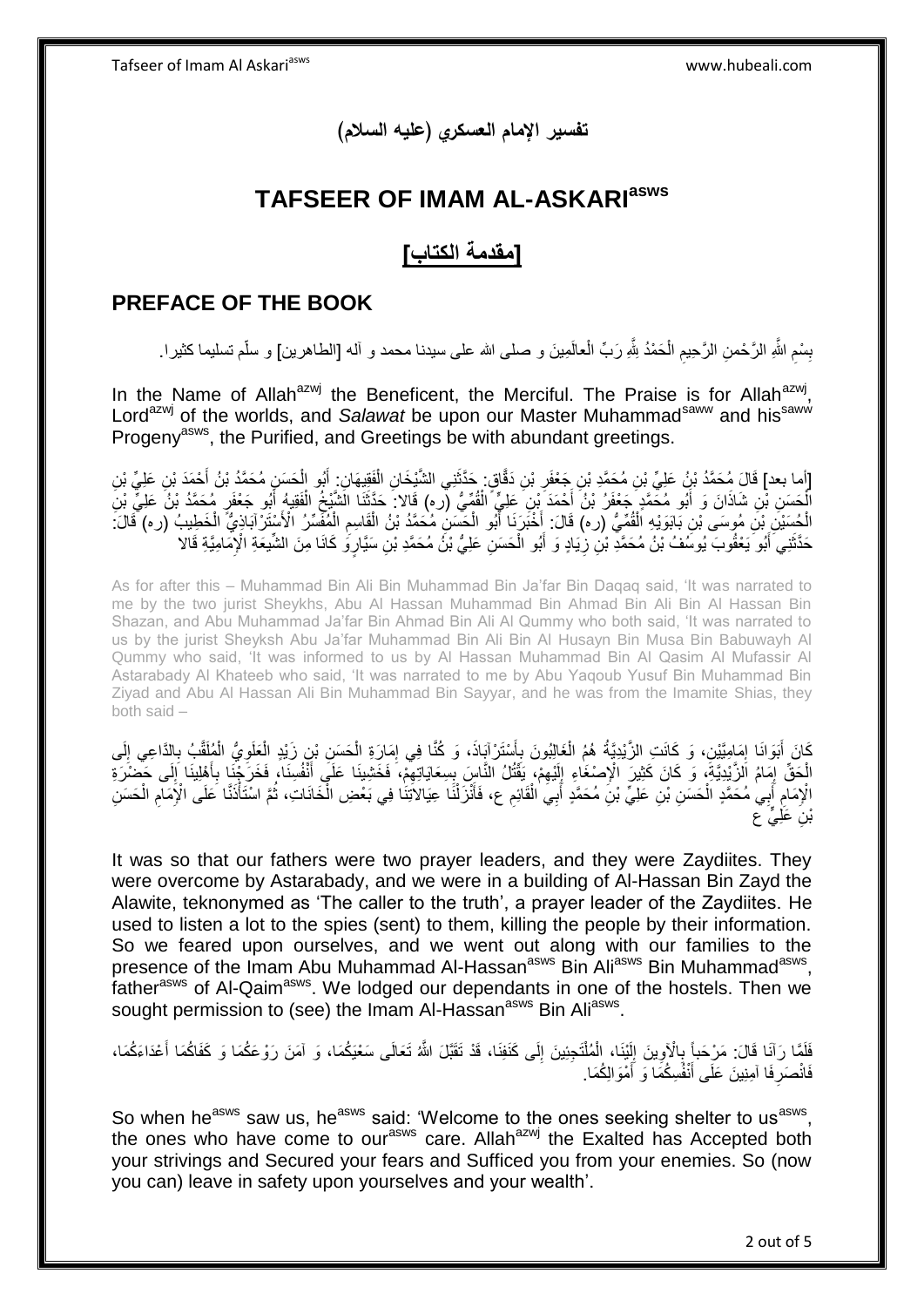Tafseer of Imam Al Askariasws www.hubeali.com

فَعَجِبْنَا مِنْ قَوْلِهِ ذَلِكَ لَنَا، مَعَ أَنَّا لَمْ نَشُكَّ فِي صِدْقِ مَقَالِهِ. َ

So we were astounded from that speech of his<sup>asws</sup> to us, along with that we did not doubt in the truthfulness of his<sup>asws</sup> speech.

فَقُلْنَا: فَمَا ذَا تَأْمُرُنَا أَيُّهَا الْإِمَامُ أَنْ نَصْنَعَ فِي طَرِيقِنَا- إِلَى أَنْ نَنْتَهِيَ إِلَى بَلَدٍ خَرَجْنَا مِنْ هُنَاكَ، وَ كَيْفَ نَدْخُلُ ذَلِكَ الْبَلَدَ وَ مِنْهُ<br>بَيْنَ مَنْ الْقَامَةِ الْجَنَالِ ْ ِ اُ َ ْ ْ  $\frac{1}{2}$ ِ ِ هَرَبْنَا، وَ طَلَبُ سُلْطَانِ الْبَلَّذِ لَنَٰا حَثِيثٌ وَ وَعِيدُهُ إِيَّانَا شَدِيدًّ! ِ ْ

So we said, 'So what is that you<sup>asws</sup> are ordering us, O Imam<sup>asws</sup>, that we should go in our way, until we end up to the city we came out from there? And how can we enter that city and we have led from it, and the ruler of the city is seeking us vigorously and he has threatened us harshly!'

فَقَالَ عِ: خَلِّفَا عَلَيَّ وَلَدَيْكُمَا هَذَيْنِ- لِأُفِيهَ هُمَا الْعِلْمَ الَّذِي يُشَرِّفُهُمَا اللَّهُ تَعَالَى بِهِ، ثُمَّ لَا تَحْفَلَا بِالسُّعَاةِ، وَ لَا بِوَعِيدِ الْمَسْعِيِّ إِلَيْهِ، ه ْ ْ ُ لَ ِ ْ ِ ِ ُ ِ فَإِنَّ اللَّهَ عَزَّ وَ جَلَّ (يَقْصِمُ السُّعَاةَ) وَ يُلْجِئُهُمْ إِلَى شَفَاعَتِكُمْ فِيهِمْ عِنْدَ مَنْ قَدْ هَرَبْتُمْ مِنْهُ. ِ  $\frac{1}{2}$ ْ ِ

So he<sup>asws</sup> said: 'Leave behind these two boys of yours so l<sup>asws</sup> can benefit them with the knowledge which Allah<sup>azwj</sup> the Exalted would Ennoble them with, then they will neither care about the informants nor about the menace of the quest (of the ruling authority), for Allah<sup>azwj</sup> Mighty and Majestic will Break the informants and would Make them come to your intercession regarding them in the presence of the one they have fled from'.

قَالٍ أَبُو يَعْقُوبَ وَ أَبُو الْحَسَنِ: فَأْتَمَرَا لِمَا أُمِرَا، وَ [قَدْ] خَرَجَا وَ خَلَّفَانَا هُنَاكَ، وَ كُنَّا نَخْتَلِفُ إِلَيْهِ، فَيَتَلَقَّانَا بِبِرِّ الْآبَاءِ وَ ذَوِي ه ا<br>ا ْ ْ َ ِ ِ ِ لَ ِ الْأَرْحَامِ الْمَاسَّةِ. ْ ِ

Abu Ayyub and Abu Al-Hassan said, 'So they (our fathers) implemented what they had been ordered with and they went out and left us behind over there, and we remained behind with him<sup>asws</sup>, and he<sup>asws</sup> treated us with the righteousness of the fathers and the ones with close relationships.

فَقَالَ لَذَا ذَاتَ يَوْم: إِذَا أَتَاكُمَا خَبَرُ كِفَايَةِ اللَّهِ عَزَّ وَ جَلَّ أَبَوَيْكُمَا وَ إِخْزَائِهِ أَعْدَاءَهُمَا وَ صِدْقِ وَعْدِي إِيَّاهُمَا، جَعَلْتُ مِنْ شُكْرِ َ ا<br>ئا َ َ ٍ ِ ْ ِ اللَّهِ عَزَّ وَ جَلَّ أَنَّ أُفِيدَكُمَا تَفْسِيرَ الْقُرْآنِ مُشْتَمِلًا عَلَى بَعْضِ أَخْبَارِ أَلِ مُحَمَّدٍ ص فَيُعَظِّمُ اللَّهُ تَعَالَى بِذَٰلِكَ شَأْنَكُمَا. ِ َ ْ ُ َ ْ

One day he<sup>asws</sup> said to us: 'When there comes to you news of the Sufficing of Allah<sup>azwj</sup> Mighty and Majestic of your fathers and the humiliation of their enemies, and the truthfulness of my<sup>asws</sup> promise to them, then give thanks to Allah<sup>azwj</sup> Mighty and Majestic that l<sup>asws</sup> should benefit you both with the *Tafseer* of the Quran, inclusive of some of the *Ahadeeth* of the Progeny<sup>asws</sup> of Muhammad<sup>saww</sup>, so Allah<sup>azwj</sup> the Exalted would Enhance your reputations by that'.

ً الاَ فَفَرِحْنَا وَ قُلْنَا. يَا ابْنِ رَسُولِ اللَّهِ فَإِذَا نَأْتِي (عَلَى جَمِيعِ) عُلُومِ إِلْقُرْآنِ وَ مَعَانِيهِ قَالَ عٖ: كَلَّا، إِنَّ الصَّادِقَ ع عَلَّمَ- مَا ْ ِ ه ِ ْ ِ ِ ْ أُرِيدُ أَنْ َأَعَلَّمَكُمَا- بَعْضَ أَصْحَابِهِ فَفَرِحَ بِذَلِكَ، وَ قَالَ: يَا ابْنَ كَرْسُولِ اللَّهِ صَ قَدْ جَمَعْتَ عِلْمَ الْمَثْرانِ كُلَّهُ ِّ :<br>ا َ **∶** ُ ه ْ ْ ِ **∶** َ

They said, 'So we were joyful and we said, 'O son<sup>asws</sup> of Rasool-Allah<sup>saww</sup>! So then we would be given the entirety of the knowledge of the Quran and its meanings?' He<sup>asws</sup> said: 'Never! What l<sup>asws</sup> intend to teach you two is what Al-Sadiq<sup>asws</sup> said to one of his<sup>asws</sup> companions, and he was happy with that, and he said, 'O son<sup>asws</sup> of Rasool-Allah<sup>saww</sup>! So I have collected the knowledge of the Quran, all of it?'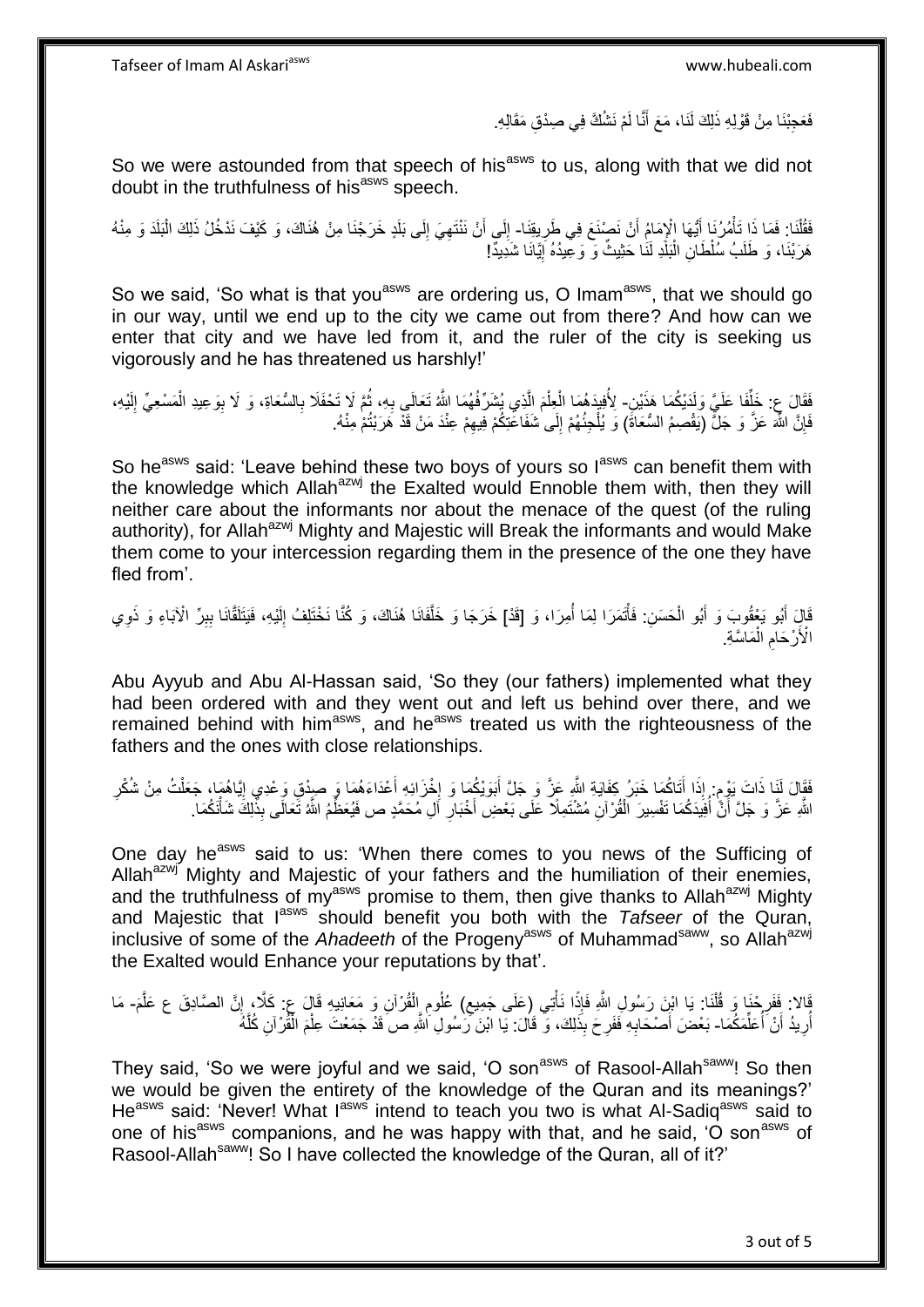فَقَالَ ع: قَدْ جَمَعْتُ خَيْراً كَثِيراً، وَ أُوتِيتُ فَضْلًا وَاسِعاً، لَكِنَّهُ مَعَ ذَلِكَ أَقَلُّ قَلِيلٍ [مِنْ]ِ أَجْزَاءِ عِلْمِ الْقُرْآنِ، إِنَّ اللَّهَ عَزَّ وَ جَلَّ<br>وَإِنَّ اللَّهُ عَنَّ وَجَمَعْتُ خَيْراً كَث ُ َ ِ ْ ِ ْ َ يَقُولُ: ۖ «قُلْ لَوْ كانَ الْبَحْرُ مِداداً لِكَلِماتِ رَبِّي- لَنَفِدَ الْبَحْرُ قَبْلَ أَنْ تَتْفَدَ كَلِماتُ رَبِّي وَ لَوْ حِنْنا بِمِثْلِهِ مَدَداً» َ ا.<br>ا **ٔ** ِ َ ْ

So he<sup>asws</sup> said: 'You have collected a lot of good, and have been given extensive Grace, but that is the least of the little from the parts of the knowledge of the Quran. Allah<sup>azwj</sup> Mighty and Majestic is Saying: Say: If the sea was to be ink for the *Words of my Lord, the sea would be depleted before the Words of my Lord are depleted, even if We were to bring the like of it as ink [18:109]*.

> وَ يَقُولُ: «وَ لَوْ أَنَّ ما فِي الْأَرْضِ مِنْ شَجَرَةٍ أَقْلامٌ- وَ الْبَحْرُ يَمُدُّهُ مِنْ بَعْدِهِ سَبْعَةُ أَبْحُرٍ- ما نَفِدَتْ كَلِماتُ الثَّمِ» َ َ ْ

And He<sup>azwj</sup> is Saying: **And even if whatever trees there are in the earth were** *pens, and the sea to be its ink from after it by seven seas, the Words of Allah would not be depleted [31:27]*'.

وَ هَذَا عِلْمُ الْقُرِْآنِ وَ مَعَانِيهِ، وَ مَا أُوْدَعَ مِنْ عَجَائِبِهِ، فَكَمْ تَرَى مِقْدَارَ مَا أَخَذْتَهُ مِنْ جَمِيعِ هَذَا [الْقُرْآنِ] وَ لَكِنَّ الْقَدْرَ الَّذِي ِ َ ْ ْ ْ ِ ْ ه ْ أَخَذْتَهُ، قَدْ فَضَّلَكَ اللَّهُ تَعَالَى بِهِ عَلَى كُلِّ مَنْ لَا يَعْلَمُ كَعِلْمِكَ، وَ لَا يَفْهَمُ كَفَهْمِكَ. ْ **∶ ٔ** َ

And this is the knowledge of the Quran and its meanings, and what is Deposited (within it) from its wonders. So how much do you see the measurement of what you would be taking from the entirety of this Quran? But, the worth of that which you would be taking is what Allah<sup>azwj</sup> the Exalted would have Graced with upon everyone who does not know like your knowledge, nor does he understand like your understanding'.

فَالا: فَلَمْ نَبْرَحْ مِنْ عِنْدِهِ حَتَّى جَاءَنَا فَيْجٌ قَاصِدٌ مِنْ عِنْدِ أَبَوَيْنَا بِكِتَابٍ يُذْكَرُ فِيهِ أَنَّ الْحَسَنَ بْنَ زَيْدٍ الْعَلَوِيَّ قَتَلَ رَجُلًا بِسِعَايَةِ ِ **∶** ْ ْ َ **ٔ** ِ َ أُولَٰٓئِكَ الْزَّيْدِيَّةِ، وَ اسْتَصْفَى مَالَهُ ُ

They both said, 'So we had not moved from his<sup>asws</sup> presence until there came to us a messenger with a letter from our fathers. They mentioned therein that Al-Hassan Bin Zayd the Alawiite killed a man by the information of those Zaydiites, and confiscated his wealth.

نُمَّ أَتَتْهُ الْكُتُبُ مِنَ النَّوَاحِي وَ الْأَقْطَارِ- الْمُشْتَمِلَةِ عَلَى خُطُوطِ الزَّيْدِيَّةِ بِالْعَذْلِ الشَّدِيدِ، وَ التَّوْيِيِخِ الْعَظِيمِ يُذْكَلُ فِيهَا أَنَّ ذَلِكَ َ ُ **∶ ٔ** ْ ; ْ َ **ٔ** ِ ْ ِ ِ الْمَقْتُولَ- كَانَ مِنْ أَفْضَلِ زِّيْدِيٍّ عَلَى ظَهْرِ الْأَرْضِ، وَ أَنَّ الْسُعَاةَ قَصَدُوهُ لِفَضْلِهِ وَ ثَرْوَتِهِ. فَتَنَكَّرَ لَهُمْ، وَ ٰ أَمَرَ بِقَطْعِ آنَاهِهِمْ وَ َ َ ِ َ ِ ِ ِ َ اَذَانِهِمْ، وَ أَنَّ بَعْضَهُمْ قَدْ مُثَّلَ بِهِ لِذَلِكَ وَ اَخَرِينَ قَدْ هَرَبُوا. **∶** ِّ اً ِ ِ

Then there came to him<sup>asws</sup> the letter from the surrounding areas and the outskirts, inclusive of the letters of the Zaydiites with the harsh accusations (against them), and the great rebukes in these, that, that killed one was from the best of the Zaydiites upon the surface of the earth, and that the informant has aimed him for his bounty and fortune. So he reneged to them and ordered with the cutting off of their noses and their limbs, and that some of them had been made an example of for that and others had fled.

وَ أَنَّ الْعَلَوِيُّ نَدِمَ وَ اسْتَغْفَرَ، وَ تَصَدَّقَ بِالْأَمْوَالِ الْجِلِيلَةِ- بَعْدَ أَنْ رَدَّ أَمْوَالَ ذَلِكَ الْمَقْتُولِ عَلَى وَرَثَتِهِ، وَ بَذَلَ لَهُمْ أَصْبَعَافَ دِيَةِ ْ ِ ِ ْ َ َ ْ َ َ [وَلِيِّهِمْ] الْمَقْتُولِ وَ اسْتَحَلَّهُمْ. فَقَالُوا: أَمَّاَ الدِّيَةُ فَقَدْ أَحْلَلْنَاكَ مِنْهَا، وَ أَمَّا الدَّمُ فَلَيْسَ إِلَيْنَا إِنَّمَا هُوَ إِلَى الْمَقْتُولِ، وَ الثَّه الْحَاكِمُ. وَ ِ ه ْ ا<br>ا ْ ِ ِ لَ ِ َ ْ َ َ أَنَّ الْعَلَوِيَّ نَذَرَ لِلَّهِ عَزَّ وَ جَلَّ أَنْ لَا يَعْرِضَ لِلنَّاسِ فِي مَذَاهِبِهِمْ. ِ ِ اً ِ ْ اً